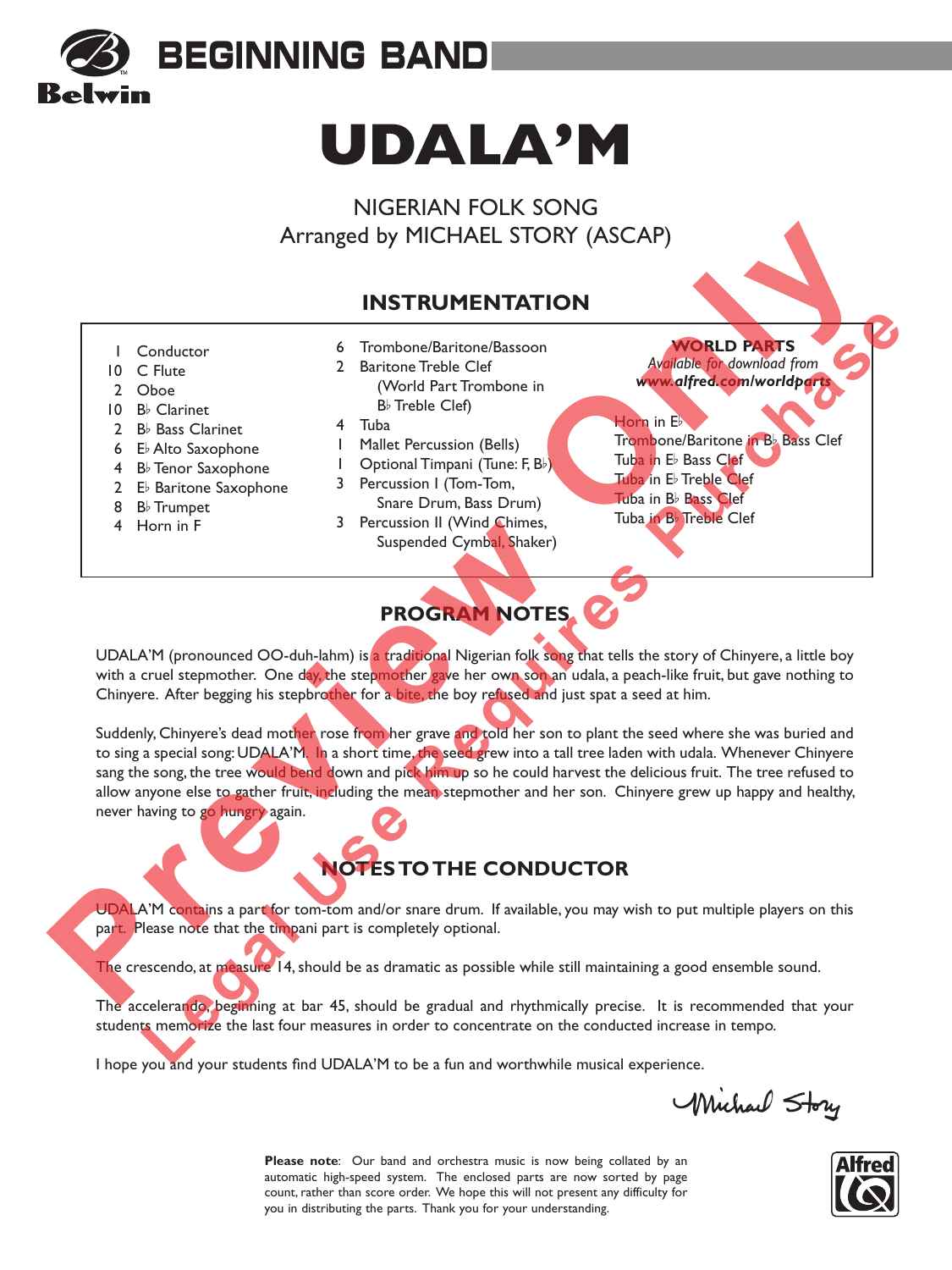**UDALA'M**



*To purchase a full-length recording of this piece, go to alfred.com/downloads*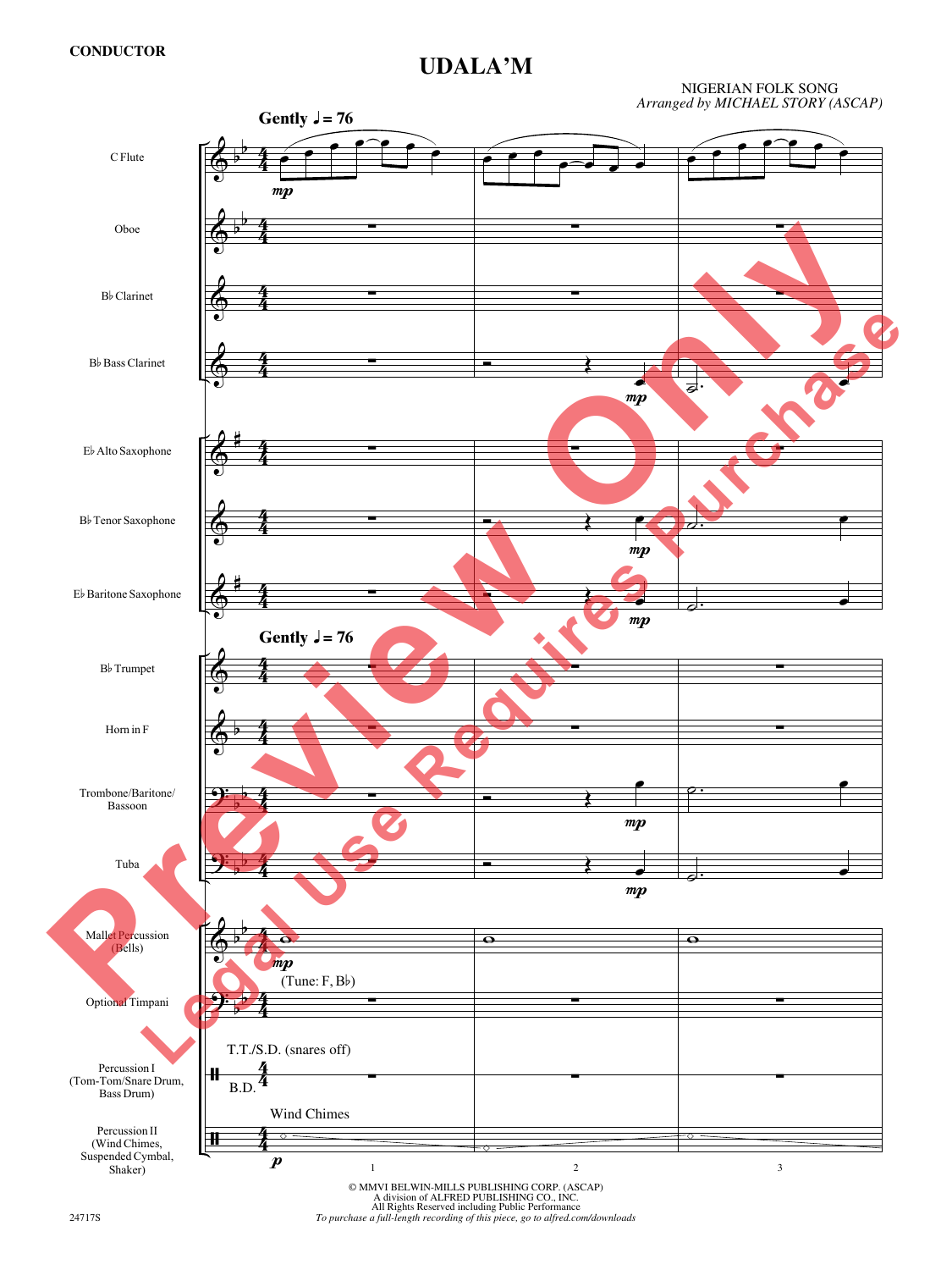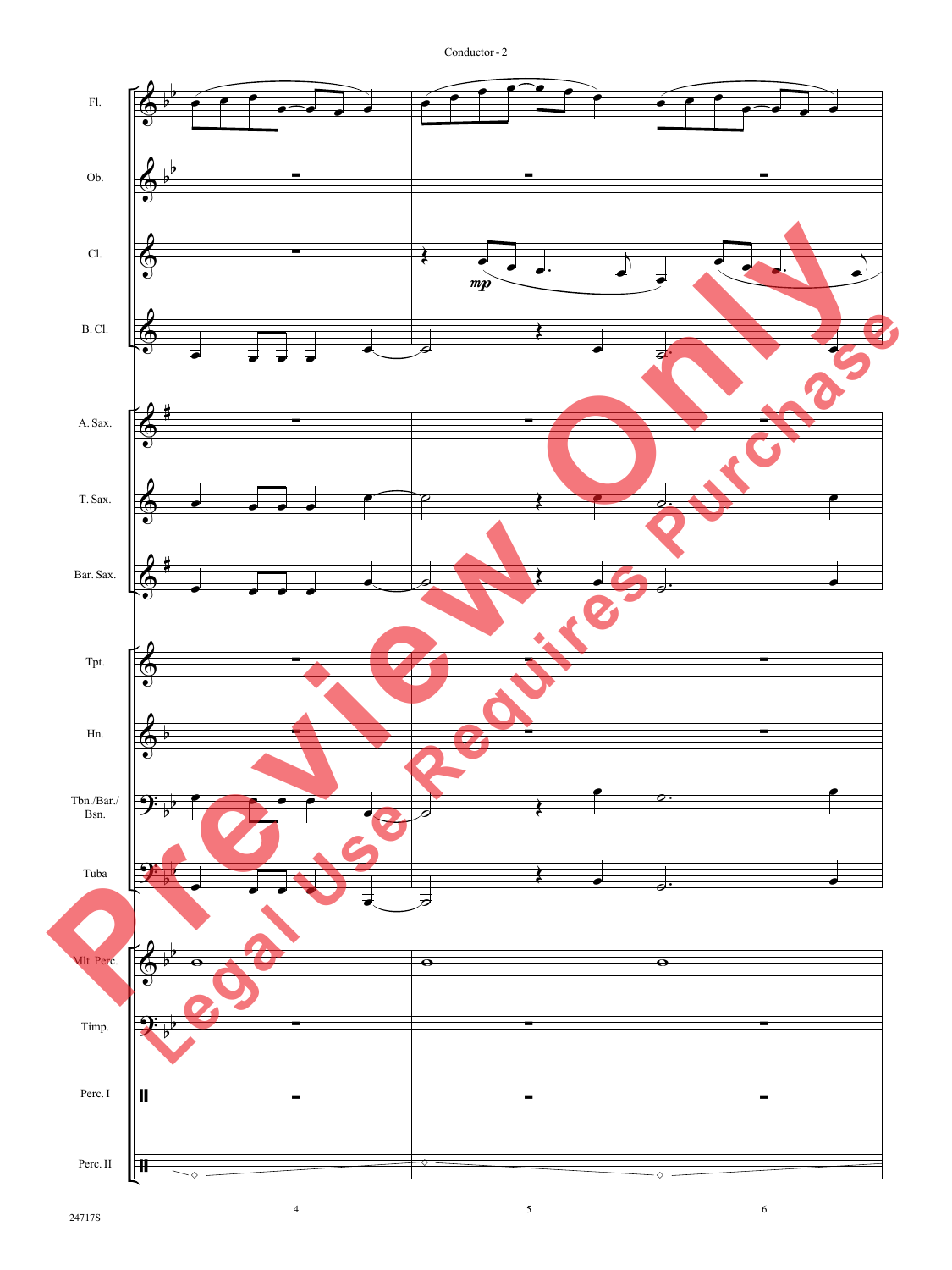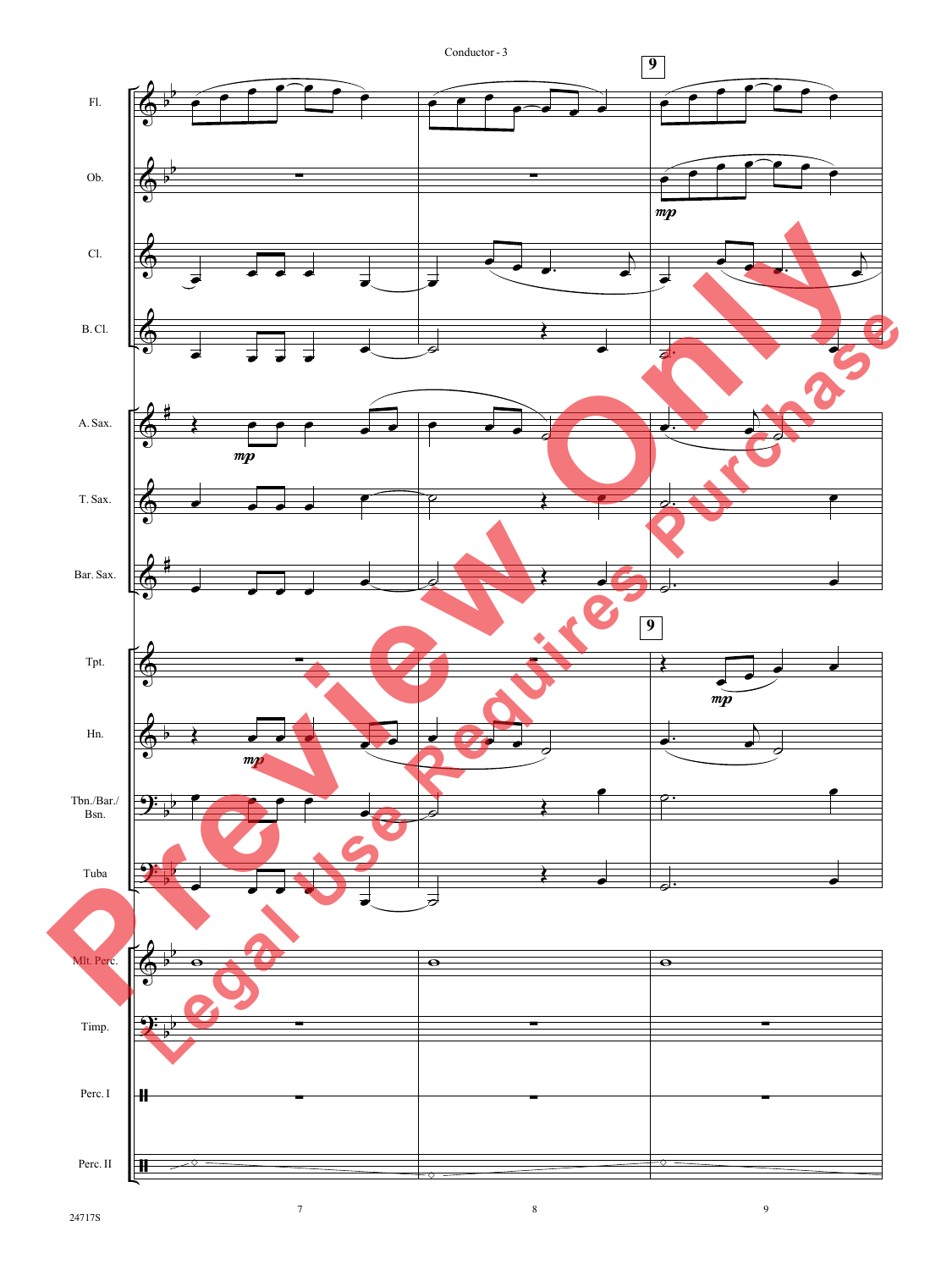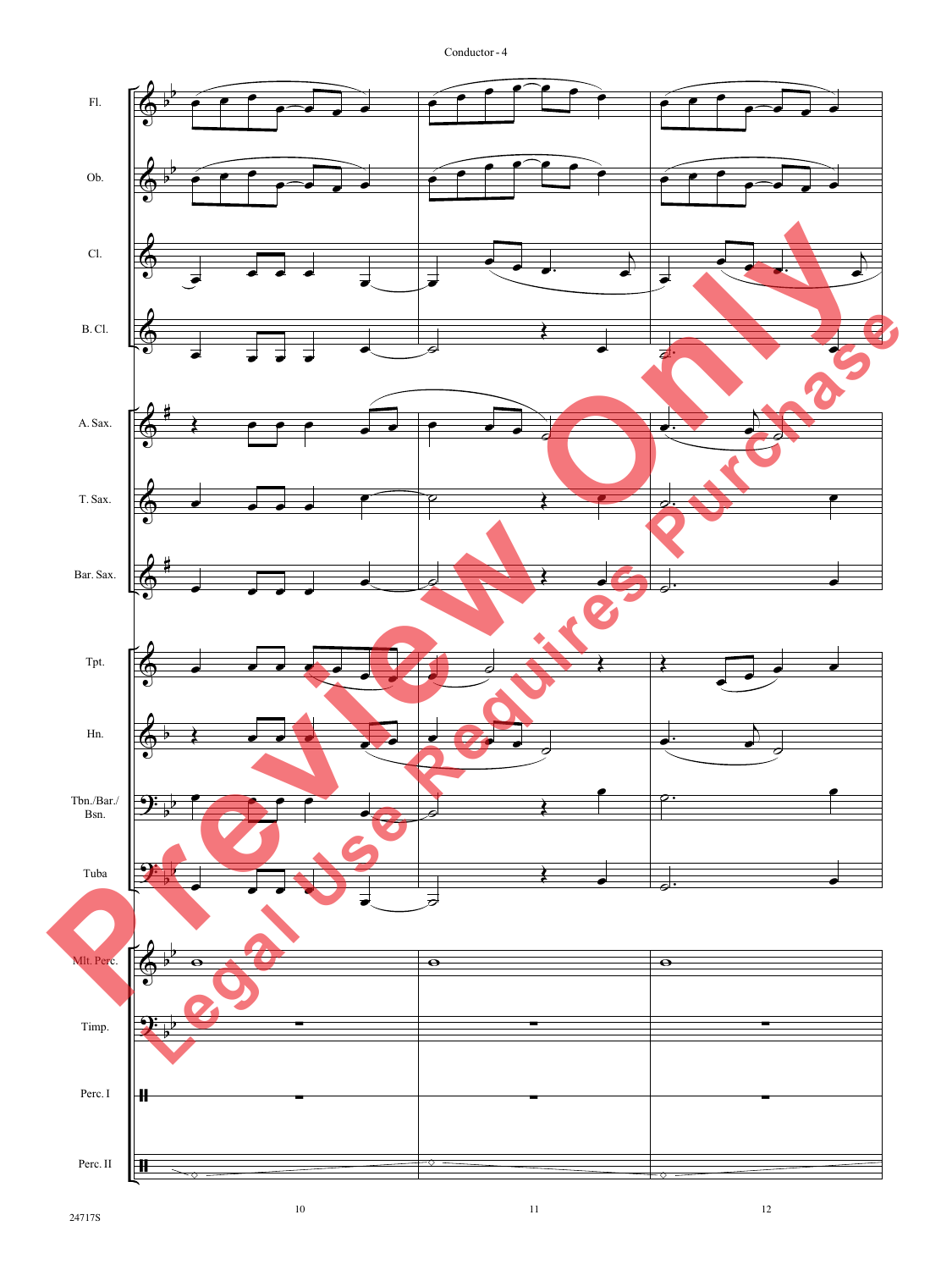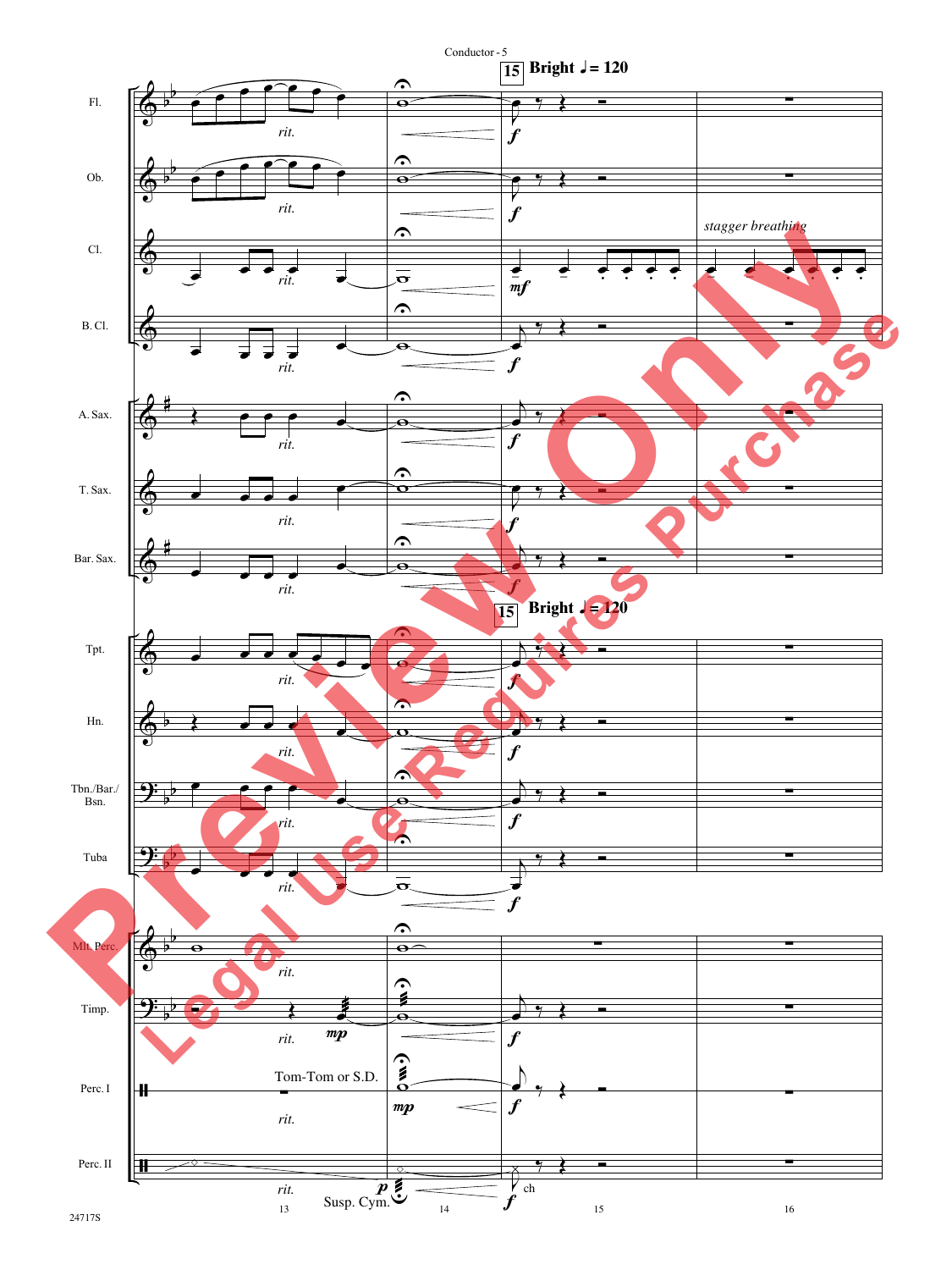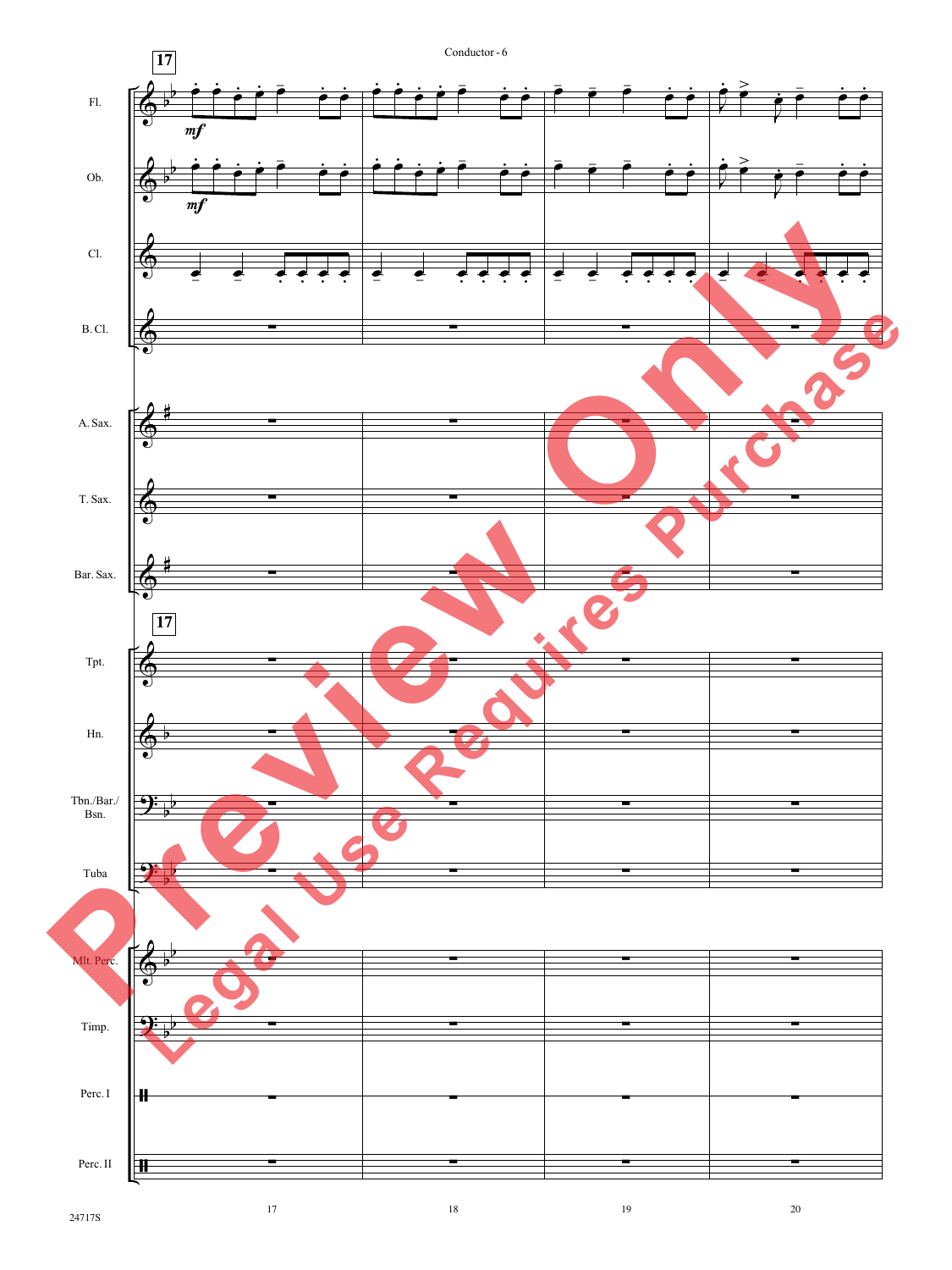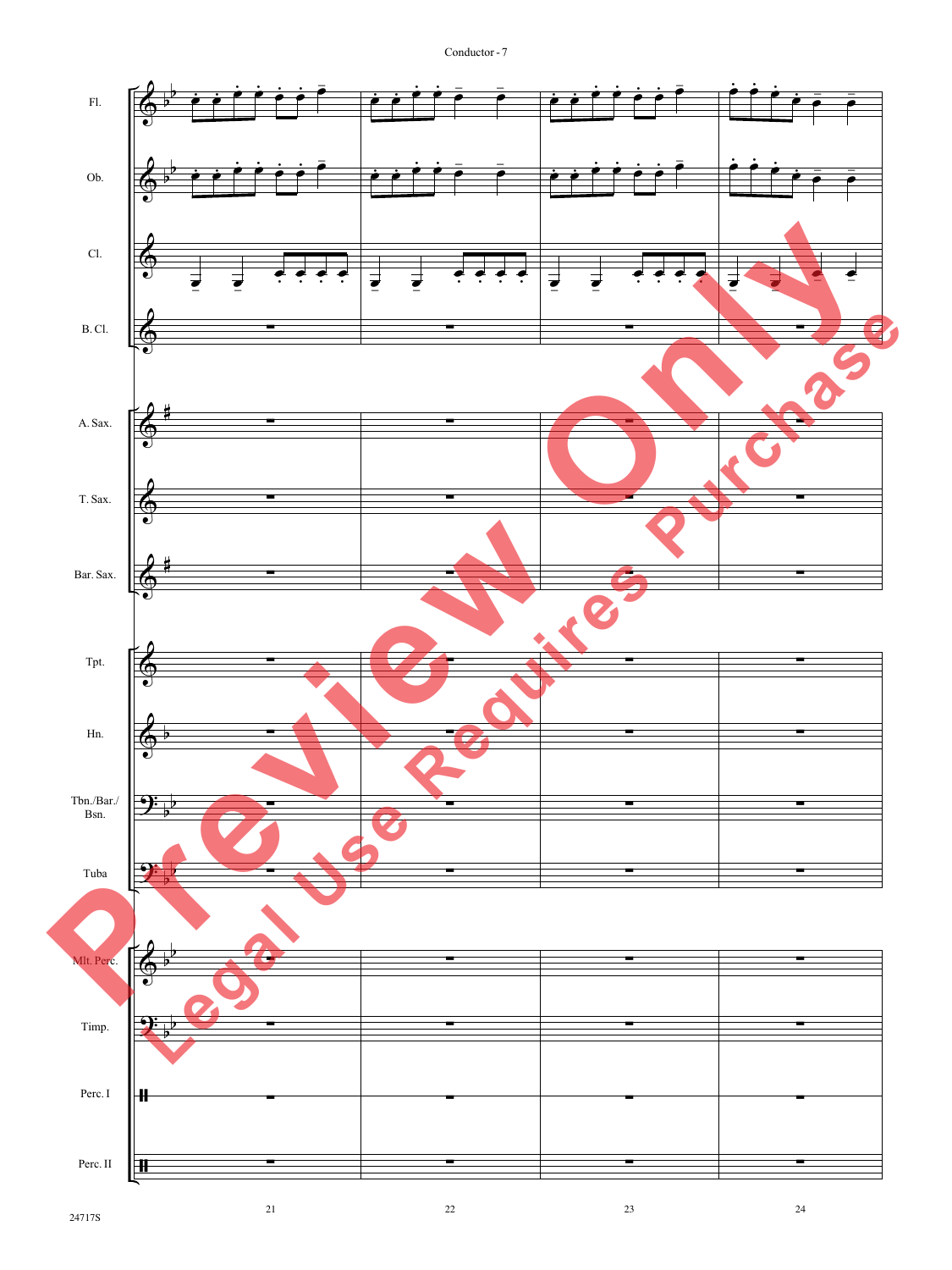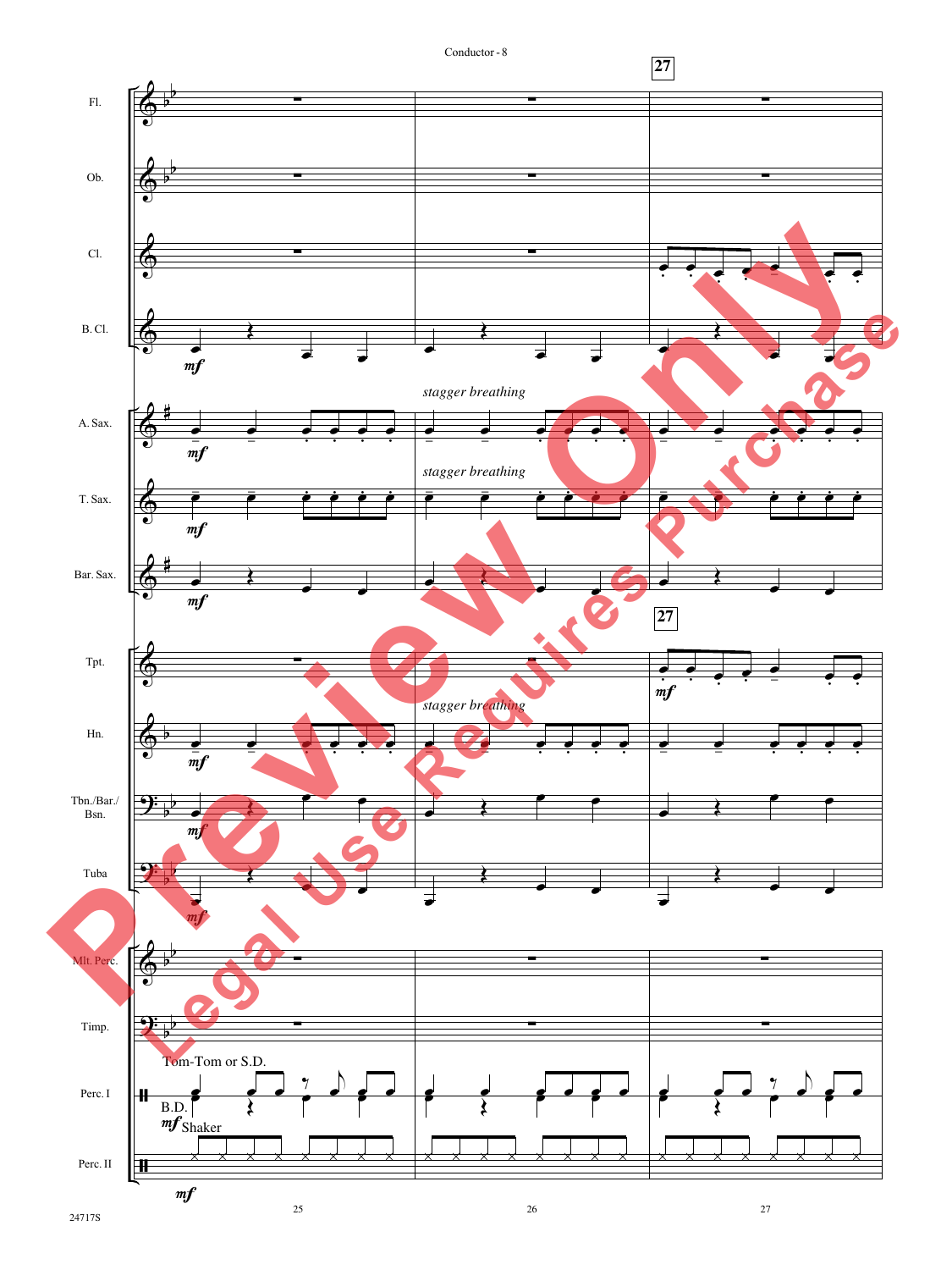

29

 $30\,$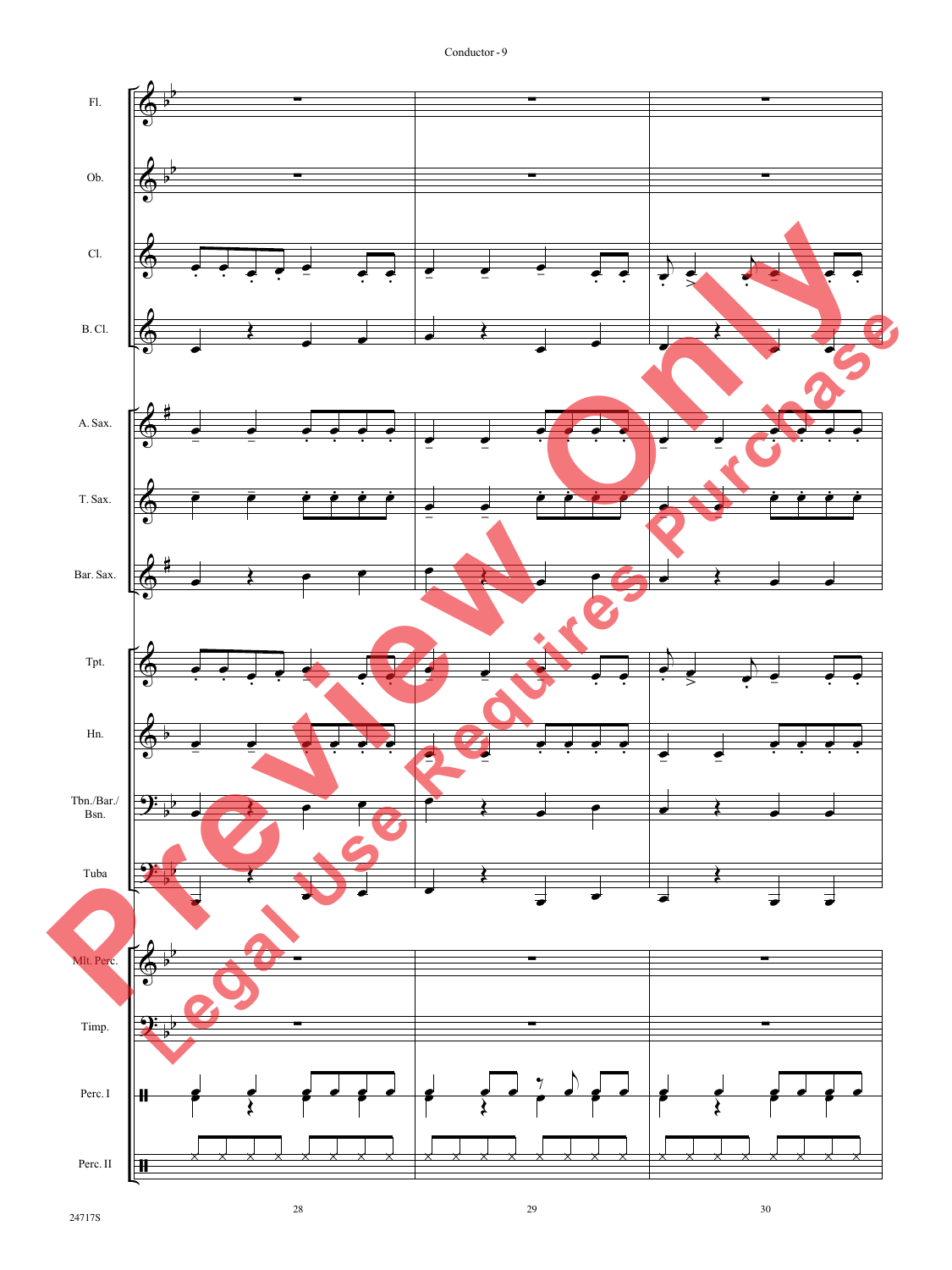Conductor -  $10\,$ 



 $31$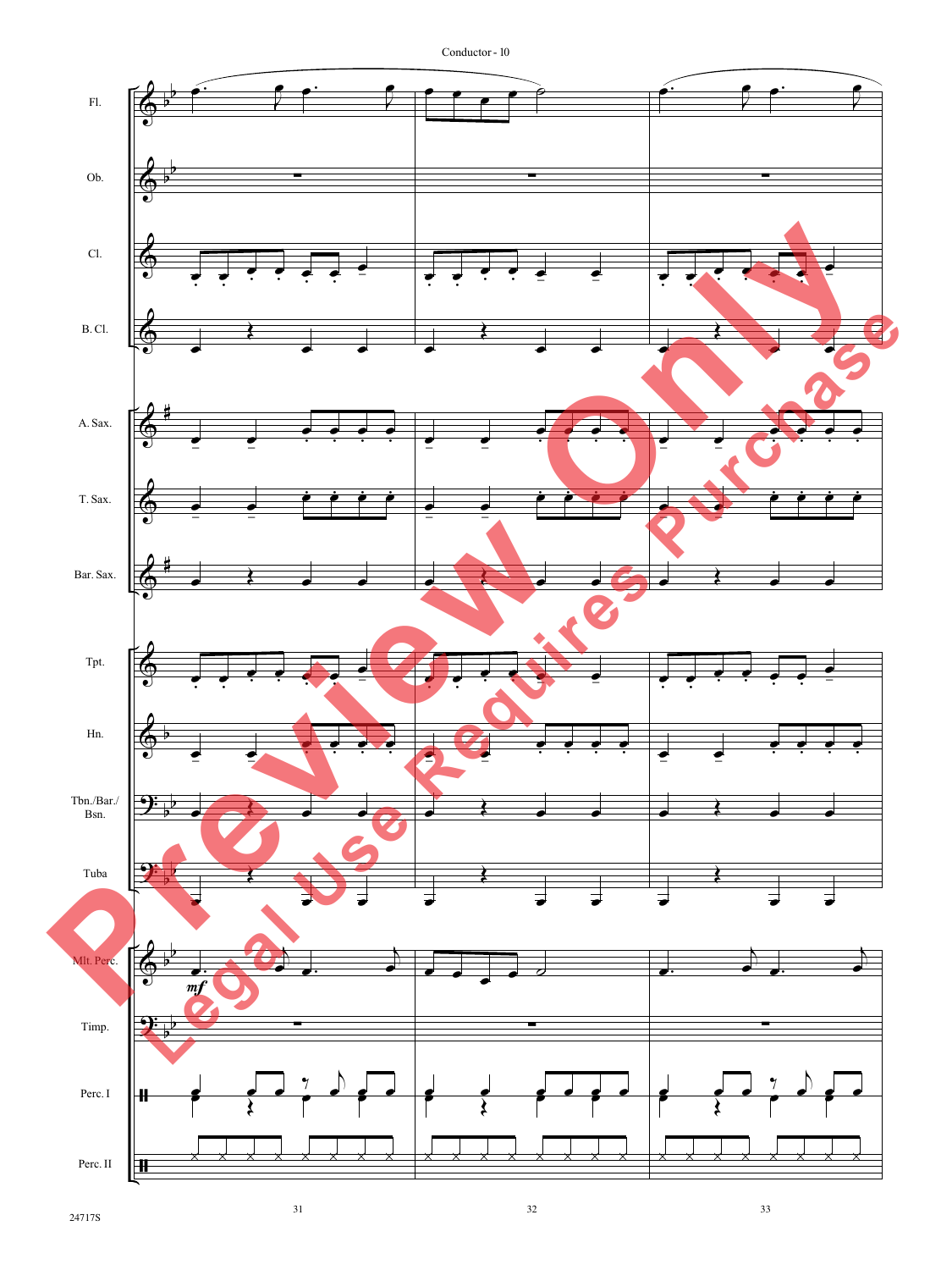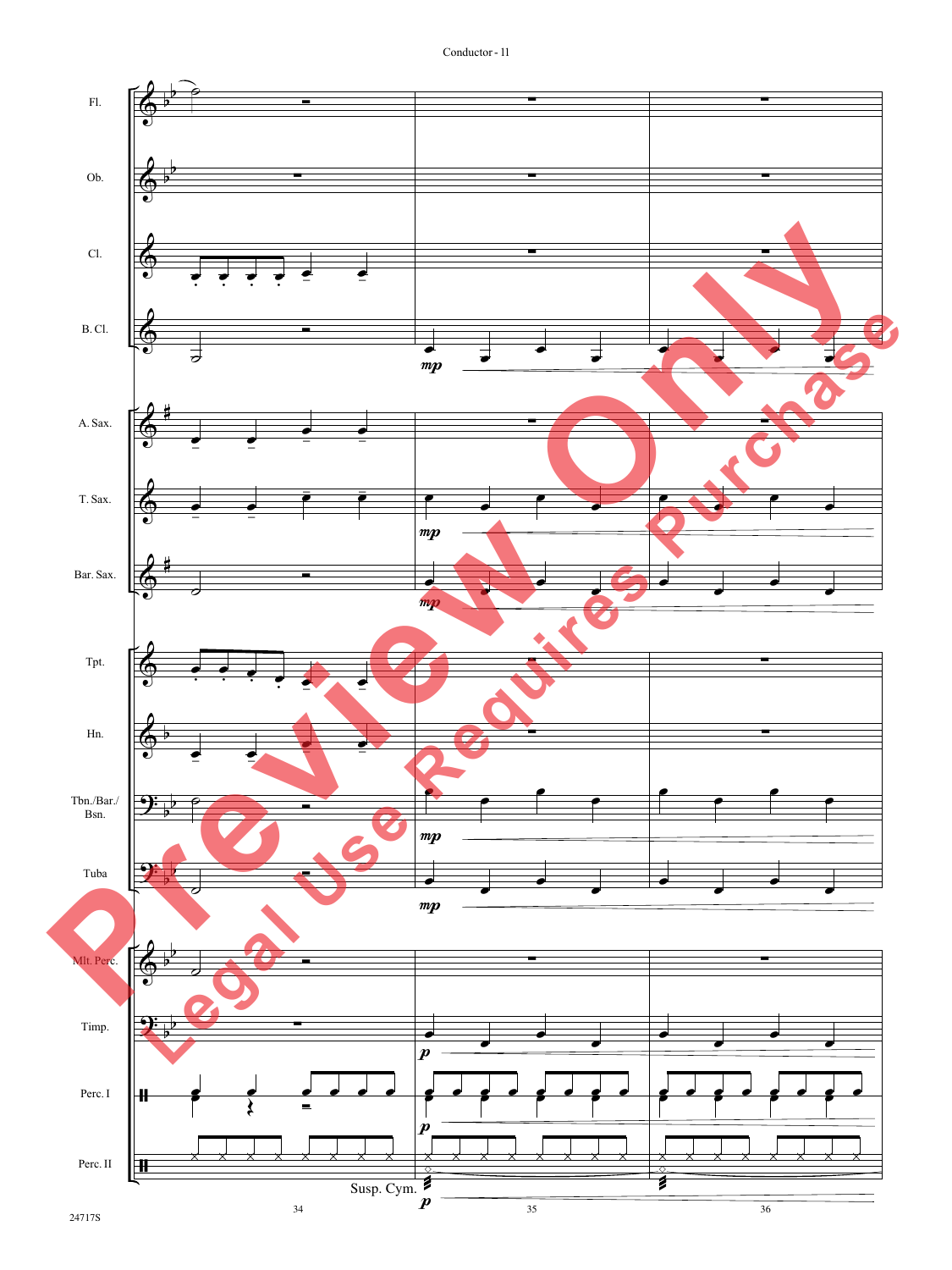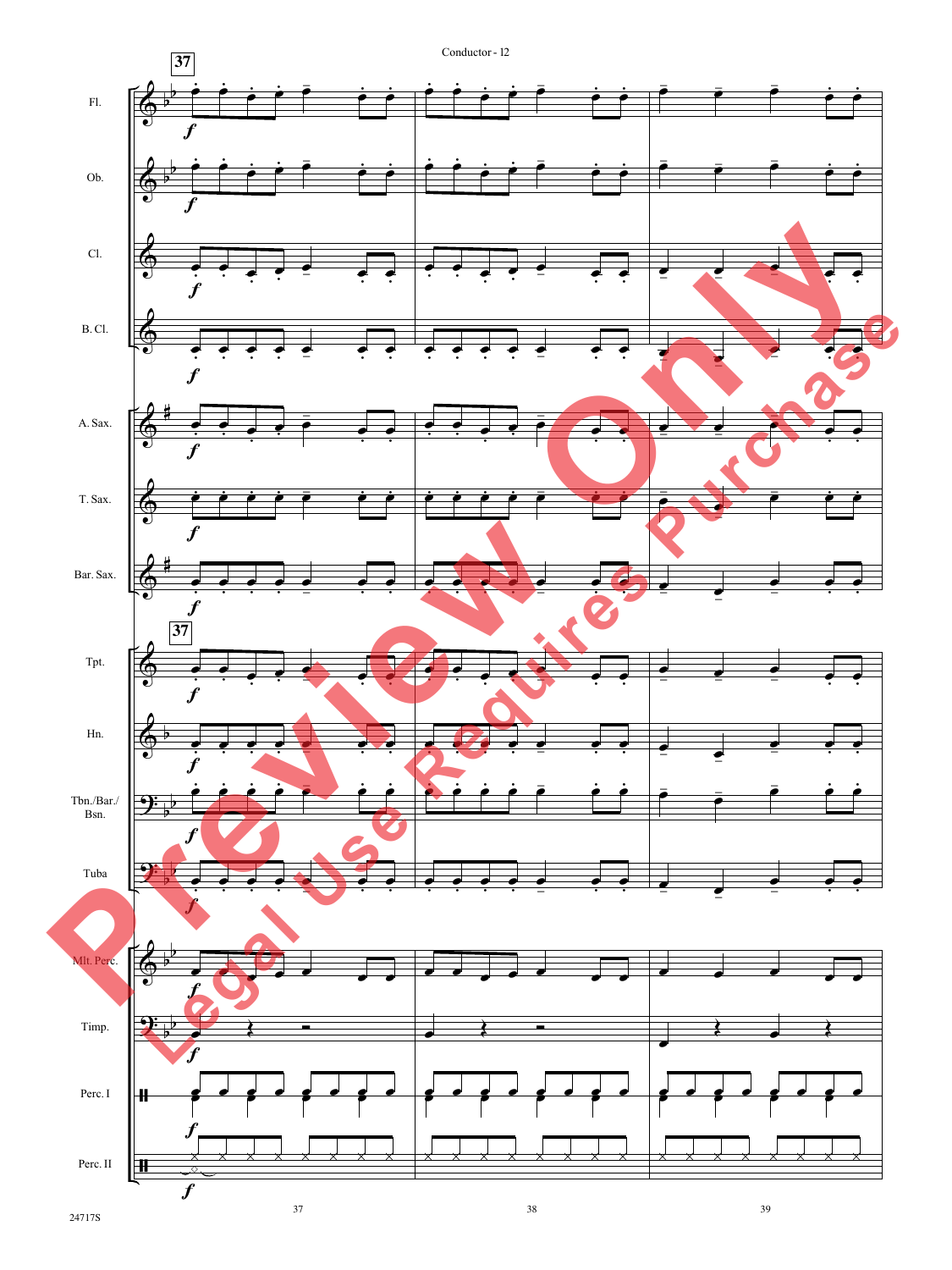

 $41$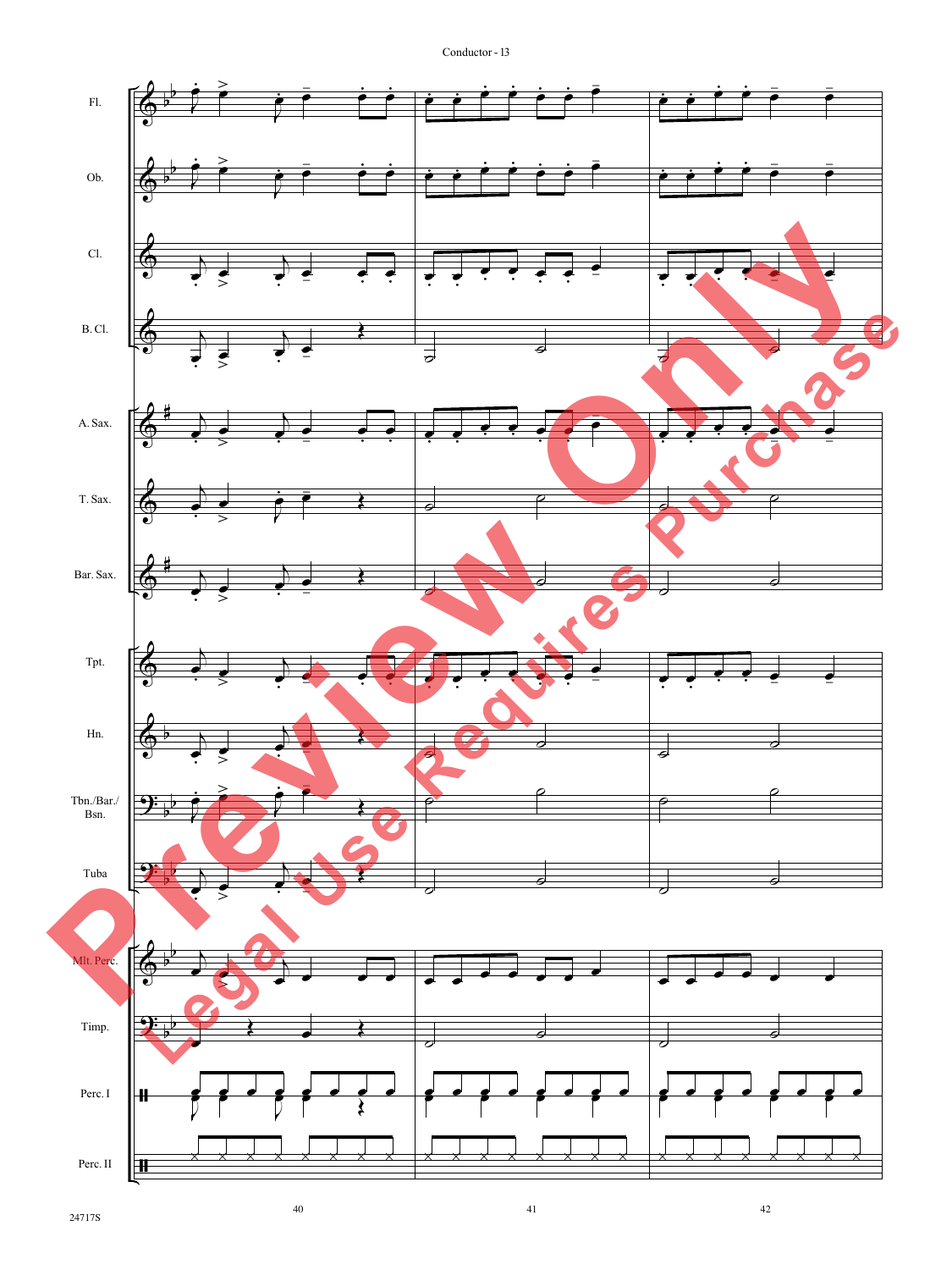